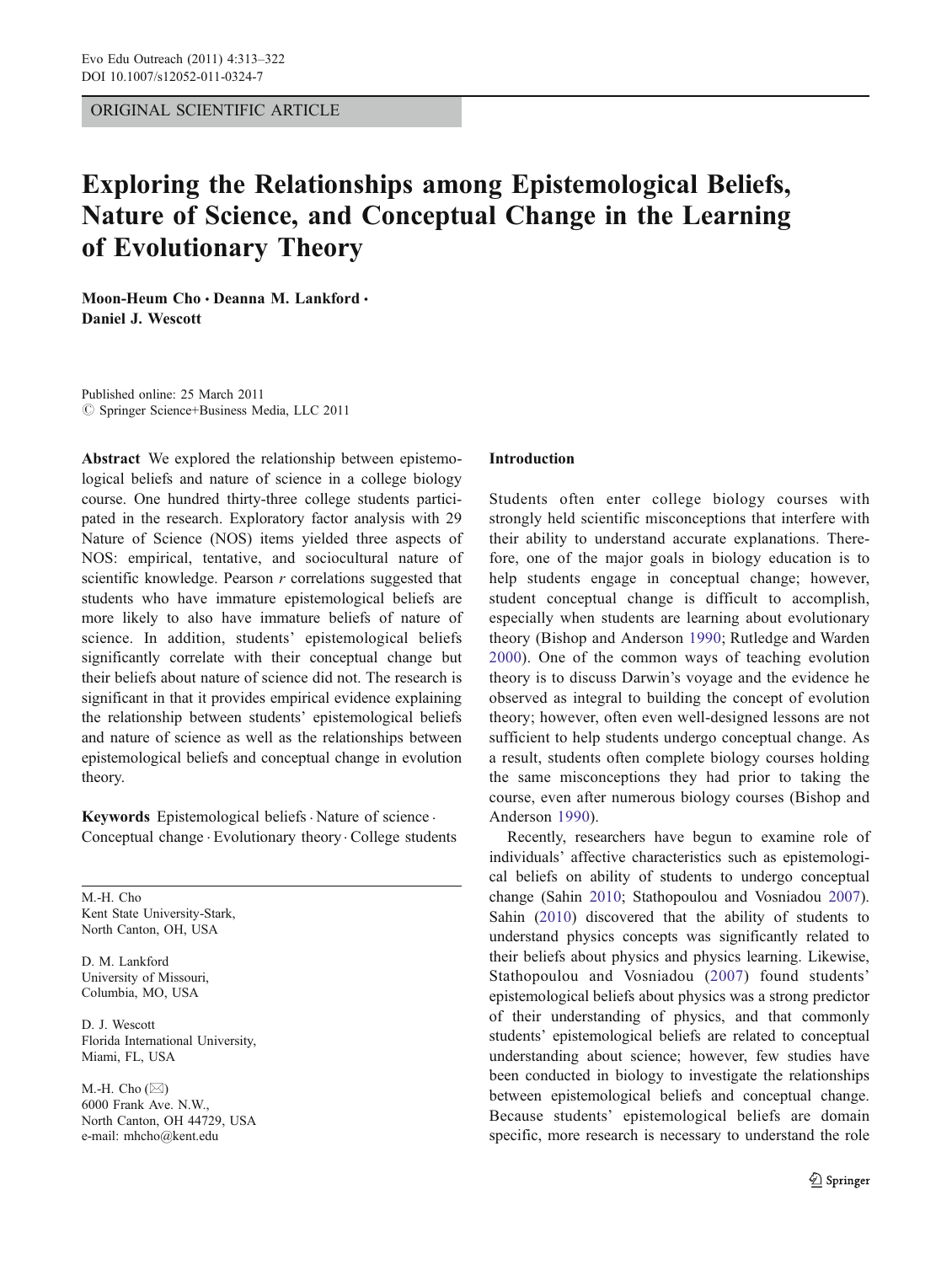of epistemological beliefs in biology—in particular, evolution theory.

Research on epistemological beliefs started from Perry's research ([1970\)](#page-8-0) and has continuously expanded its interests into diverse areas including learning strategies, motivation, and conceptual change. Despite of decades of research efforts, there is still lack of agreement among educators of different disciplines (e.g., educational psychologists and science researchers) when it comes to defining epistemological beliefs. Educational psychologists define epistemological beliefs as personal beliefs about knowledge and knowing (Hofer and Pintrich [1997;](#page-8-0) Shommer-Aikins [2004](#page-8-0)). Science educators, on the other hand, describe epistemological beliefs as the Nature of Science (NOS), which are context-specific beliefs about knowledge and knowing of science. The lack of interaction between the two disciplines may cause confusion to researchers or educators who are interested in the relationships between epistemological beliefs and conceptual change in science, and no research has been conducted to investigate the relationship between epistemological beliefs and conceptual change by using both disciplinary perspectives. Therefore, in this study, we explored for the first time the relationships among epistemological beliefs, nature of science, and conceptual change.

Epistemological Beliefs from Educational Psychologists' Perspective

Research on epistemological beliefs was initiated by Perry [\(1970](#page-8-0)). He found that students do have strong beliefs about knowing and knowledge but they can change over time. Perry ([1970\)](#page-8-0) argued that students entering college perceive knowledge to be simple, certain, and provided by the instructor; however, upon graduation, the same students often hold more sophisticated beliefs, viewing knowledge as complex, tentative, and derived from reason and observation.

Since Perry's research, perhaps one of the most influential studies in epistemological beliefs was conducted by Schommer ([1990](#page-8-0)). Schommer suggested that students' epistemological beliefs consist of a collection of more or less orthogonal beliefs. She made the case that students' epistemological beliefs have diverse dimensions that are in a continuum from less to more sophisticated, and that the beliefs are developed from novice to sophisticated level. Schommer suggested five theoretical dimensions of epistemological beliefs: (1) the structure of knowledge (from simple to complex nature of knowledge), (2) the stability of knowledge (from factual to constantly changing nature of knowledge), (3) the source of knowledge (from omniscient source to empirically evidenced-based nature of knowledge), (4) the speed of learning (from quick to gradual nature of learning), and (5) the ability to learn (from fixed or innate to incremental nature of ability). Using exploratory factor analyses, Schommer found support for these dimensions of epistemological belief, with the exception of the source of knowledge (3). Although there are still ongoing debates about the dimensions of epistemological beliefs (Hofer and Pintrich [1997](#page-8-0)), Schommer's dimensions are commonly accepted among educational psychologists. In an attempt to more fully understand the dimensions of epistemological beliefs, Bendixen et al. ([1998\)](#page-8-0) extracted items from the research of Schommer and generated new items. They found five dimensions of epistemological beliefs that they identified as (1) certain knowledge, (2) simple knowledge, (3) omniscient authority, (4) quick learning, and (5) innate ability. Certain knowledge beliefs are held by students that view knowledge as certain or absolute rather than tentative. Students who have simple knowledge beliefs view knowledge as simple rather than contextual and contingent. Omniscient authority depicts knowledge as coming from "out of self," such as from textbook or teachers, rather than coming from interactions with others. Quick learning explains whether students view learning as occurring quickly rather than gradually, and innate ability describes intelligence or learning ability as innate and therefore effort does not make any difference.

## Nature of Science from Science Researchers' Perspective

Nature of science is the common name used by science researchers to describe epistemological beliefs in science contexts. NOS addresses multiple issues related to the philosophical assumptions of science (Smith and Wenk [2006](#page-9-0)), including: values, development, conceptual inventions, development of consensus within the scientific community, and unique characteristics of scientific knowledge (Lederman [1992;](#page-8-0) Tsai [2007](#page-9-0)).

Perhaps the definition of NOS developed by Lederman [\(1992\)](#page-8-0) is most widely used. Lederman [\(1992\)](#page-8-0) defined the phrase "Nature of Science" as a way of knowing or the values and beliefs that are inherent to the development of scientific knowledge; however, there is a lack of consensus among philosophers, historians, and sociologists of science on what actually constitutes NOS (Abd-El-Khalick [2005;](#page-8-0) Abd-El-Khalick and Lederman [2000;](#page-8-0) Alters [1997](#page-8-0); Clough and Olson [2008;](#page-8-0) Osborne et al. [2003\)](#page-8-0). Osborne et al. ([2003](#page-8-0)) cite research findings by Alters ([1997\)](#page-8-0) to provide an empirical basis for the lack of consensus about NOS. Alters [\(1997\)](#page-8-0) surveyed 217 members of the U.S. Philosophy of Science Association, and his interpretation of the 187 responses indicated no single account of NOS existed among study participants. Science educators often reference NOS as a means of explaining what science is, how it works, and how scientists function (Clough and Olson [2008\)](#page-8-0).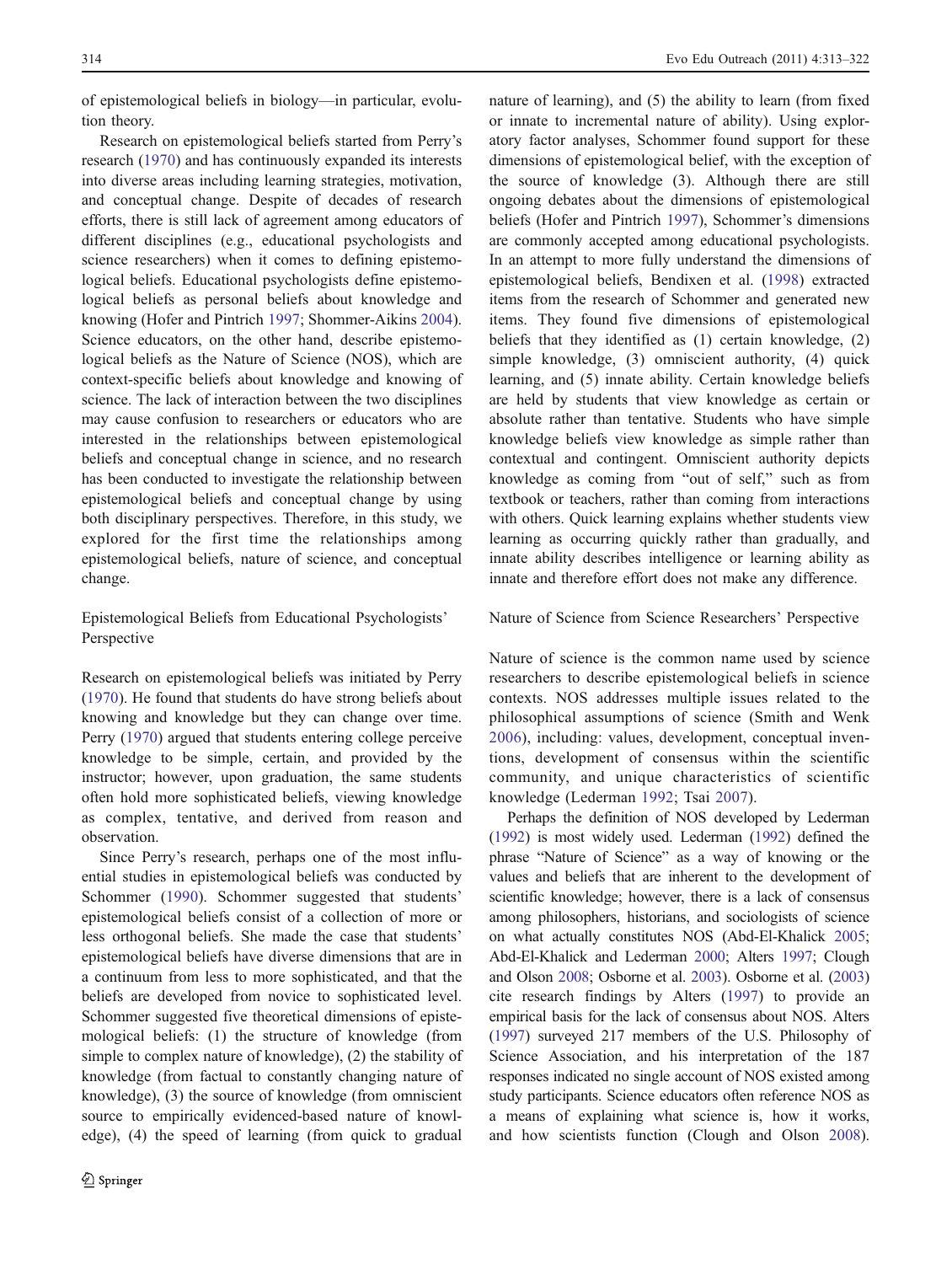Abd-El-Khalick [\(2005\)](#page-8-0) reports science educators often have different conceptions of NOS and what should be presented to students.

There appears to be a level of generality, although not complete agreement, regarding certain aspects of NOS (AAAS [1993;](#page-8-0) Abd-El-Khalick [1998](#page-8-0), [2005](#page-8-0); NRC [1996](#page-8-0); Smith et al. [1997](#page-9-0)). The general aspects of NOS are described as four aspects of science. These general aspects of NOS include perceptions of scientific knowledge as: (a) tentative and, as such, subject to change; (b) supported by, based upon, or derived from empirical evidence resulting from observations of the natural world; (c) described as theory-laden with explanations derived in part from human inference, imagination, and creativity; (d) influenced by social and cultural aspects of society (AAAS [1993](#page-8-0); Abd-El-Khalick [1998](#page-8-0), [2005](#page-8-0); Lederman [1992;](#page-8-0) NRC [1996](#page-8-0); Smith et al. [1997\)](#page-9-0). Each of these four dimensions warrants further discussions.

Empirical Nature of Science The empirical nature of science refers to the manner in which new scientific knowledge is generated, validated, and accepted by the scientific community. Science is described as a way of knowing that demands evidence for validation and acceptance among members of the scientific community (AAAS [1993](#page-8-0); Lederman [1992\)](#page-8-0). Abd-El-Khalick ([2005\)](#page-8-0) posits scientific knowledge is generated through "critical, negotiated, and collaborative inquiries that are propelled by scientists' imaginations and bound only by their observations of the natural world" (p. 17). Hence, scientific knowledge is usually characterized as knowledge derived from or based upon observations of the natural world; as a result, science demands that claims are backed with evidence that can be confirmed through scientific inquiry and supported with logical argument (AAAS [1993;](#page-8-0) Abd-El-Khalick and Lederman [2000](#page-8-0)). Evidence to support scientific knowledge is filtered through scientists' perception of their observations and also through intricate instrumentation with data analysis and interpretation guided by elaborate theoretical frameworks. Therefore, science is unique compared to other ways of knowing because scientific knowledge is based upon empirical evidence filtered by human interpretation (Lederman [1992\)](#page-8-0).

Scientific Theories and Laws Because science is a human endeavor, it is ultimately dependent upon individual or group interpretation and, therefore, described as theoryladen (Abd-El-Khalick and Lederman [2000](#page-8-0)). Making sense of observations of phenomena is accomplished through the development of explanations that are consistent with existing scientific knowledge and principles; such explanations are referenced as theories (AAAS [1993\)](#page-8-0). Theories are overarching explanations of the natural world. Theories are typically inferred and explain the relationship between observations of multiple phenomena, most of which are not directly observable or testable (Lederman et al. [2002](#page-8-0)). An example would be the kinetic molecular theory. This theory explains that all matter is composed of small particles and describes the relationship between those particles within the context of solids, liquids, and gases. This theory can also explain rates of diffusion, chemical reactions as well as other phenomena related to changes in matter resulting from kinetic energy and energy transfer (Abd-El-Khalick et al. [2001](#page-8-0)). Laws, in contrast, are described by Lederman et al. [\(2002\)](#page-8-0) as "descriptive statements of relationships among observable phenomena" (p. 500). Therefore, it is important to note that theories and laws are different types of knowledge and that theories do not become laws over time (Abd-El-Khalick et al. [2001\)](#page-8-0). In summary, scientific theories offer strong evidence for explanations of phenomena never directly observed; theories are tentative and undergo elaboration and modification with new understanding of science (Wong and Hodson [2009](#page-9-0)).

Social and Cultural Embeddedness Science is a human effort; and, as such, it is influenced by the context of social and cultural views of scientists and the culture in which the research is conducted (Abd-El-Khalick and Lederman [2000](#page-8-0); Lederman [1992](#page-8-0); Lederman et al. [2002](#page-8-0)). Lederman et al. ([2002](#page-8-0)) defined naïve views of the cultural influence upon the nature of science as the belief that science could not be influenced by culture or society and the more informed view as an understanding of the influence of societal and cultural factors upon the acceptance of scientific ideas.

Tentative Nature of Science Science is different from other ways of knowing because science relies upon observations of the natural world, demands supporting evidence, and encourages skepticism. Scientific knowledge, even though durable, is also tentative and subject to change within the context of new technologies and interpretations (Lederman et al. [2002](#page-8-0)). Popper ([1963](#page-8-0)) posited that scientific hypotheses, theories, and laws can never be absolutely proven, regardless of the existence of supporting empirical evidence. Kuhn ([1962](#page-8-0)) describes scientific revolutions as occurring when existing theories are no longer perceived to be satisfactory explanations and this dissatisfaction with existing theory drives scientific thinking and research, ultimately resulting in the formation of new theories. Wong and Hodson ([2009](#page-9-0)) found that scientists subscribed to the belief that both theories and laws are subject to change as new knowledge of the phenomena is gained with the introduction and application of new technologies. Hence, scientific knowledge is far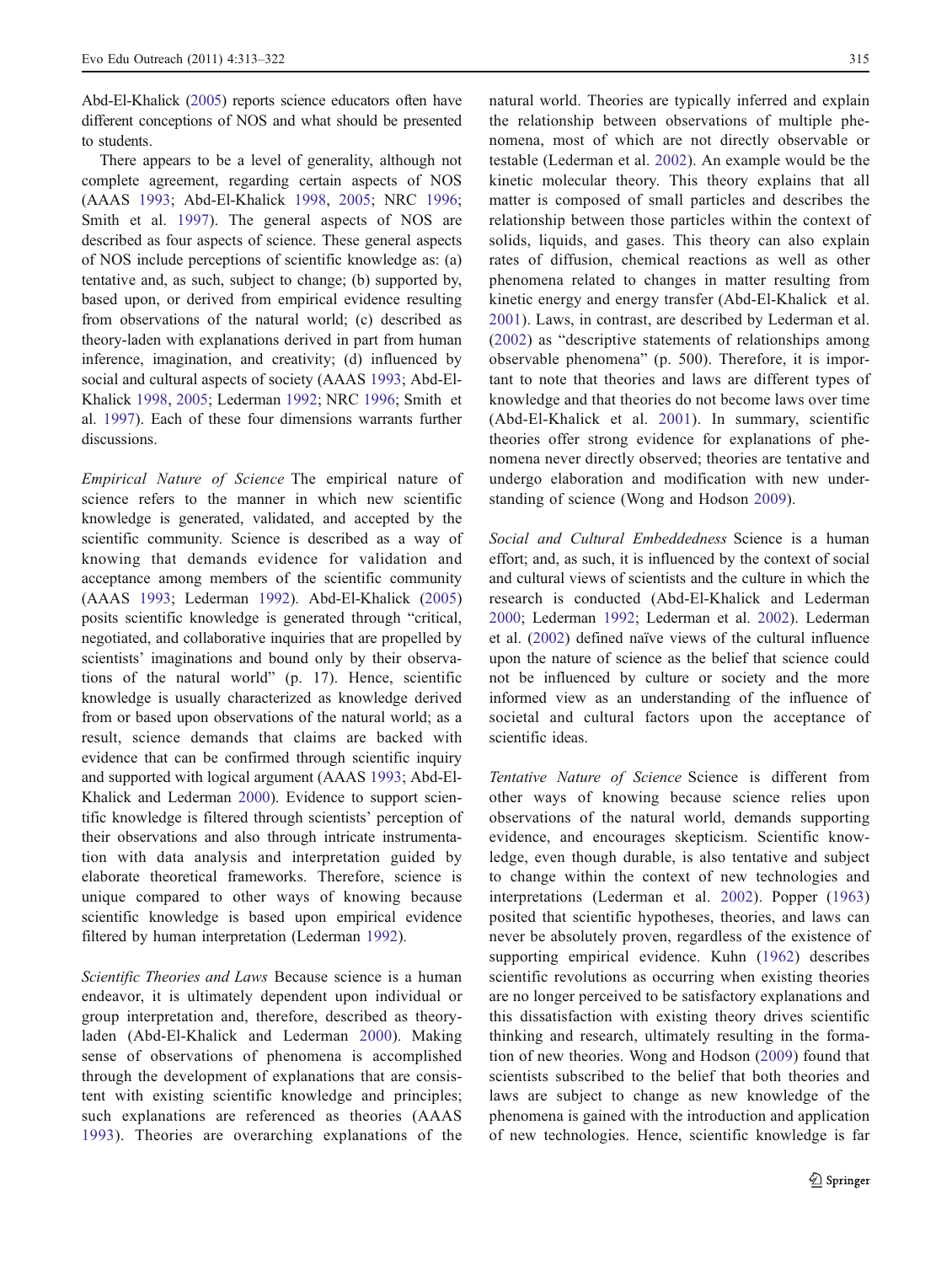from absolute and will continually to be modified and elaborated upon as new understandings of phenomena are realized.

## Research Purpose

The overarching purpose of this research was to investigate the relationship between college students' epistemological beliefs and their views on the nature of science. We also explored for the first time the relationships among epistemological beliefs, NOS, and conceptual change while learning about evolutionary theory. The questions that guided this study were:

- What are, if any, the relationships between epistemological beliefs and nature of science?
- What are, if any, the relationships between epistemological beliefs and conceptual change in evolutionary theory?
- What are the relationships between nature of science and conceptual change in the evolutionary theory?

## Method

## Participants

The research was conducted in an introduction to biological anthropology course throughout the consecutive semesters between 2006 and 2007 in a Midwestern university. The sophomore-level course fulfills the biological sciences general education requirement at the university, and most of the students enrolled are non-science majors. Furthermore, most of the study participants graduated from in-state high schools in which teaching evolution theory explicitly was not strongly encouraged. A total of 133 students participated in the study with 57 and 76 students in each semester participating in the study, respectively. Of the participants, 51.1% were female, 54.9% were either freshmen or sophomore, 75.2% of students were between 18 and 21 years old, and 60.2% of the students had not taken a college-level biology courses before taking this course.

#### Measurements

Three measurements were used for this research: Epistemological Beliefs Inventory (EBI) (Schraw et al. [1995](#page-8-0)), NOS, and Understanding Evolutionary Theory Survey.

Epistemological Belief Inventory EBI consists of 32 items and explains five dimensions of beliefs about knowledge and knowing: simple knowledge, certain knowledge, omniscient authority, quick learning, and fixed ability (Schraw et al. [1995\)](#page-8-0). Among 32 items, simple knowledge beliefs were measured with seven items (e.g., "Too many theories just complicate things," or "The best ideas are often the most simple.") Certain knowledge beliefs were measured with eight items (e.g., "Truth means different things to different people," or "If two people are arguing about something, at least one of them must be wrong.") Omniscient authority beliefs were measured with five items (e.g., "People should always obey the law," or "People who question authority are troublemakers.") Quick learning beliefs were measured with five items (e.g., "Students who learn things quickly are the most successful," or "Working on a problem with no quick solution is a waste of time.") Fixed ability beliefs were measured with seven items (e.g., "Some people will never be smart no matter how hard they work," or "How well you do in school depends on how smart you are.")

A five-point Likert scale was used where 1 indicates "not at all true of me" and 5 indicates "very much true of me." Cronbach alpha was used to check reliability of EBI dimensions. With our samples, Cronbach alphas range from 0.42 to 0.65 where alpha values of simple knowledge, certain knowledge, omniscient authority, quick learning, and fixed ability are 0.63, 0.51, 0.65, 0.42, and 0.68, respectively.

Nature of Science There are quite number of published quantitative instruments to measure students' beliefs about NOS (Lederman et al. [1998\)](#page-8-0). Perhaps one of the most widely used instruments to measure NOS is Lederman and his colleague's Views of Nature of Science Questionnaire (VNOS; Lederman et al. [1998,](#page-8-0) [2002](#page-8-0)). VNOS has several evolved forms and the final form is VNOS-Form C. The final version of VNOS-Form C consists of ten open-ended questions, and each question is printed on a single page. According to Lederman et al.'s recommendation of using VNOS-Form C, administrators are encouraged not to set time limits when the questionnaire is administered in a classroom. In addition, after the participation in the open-ended VNOS-Form C questions, a reasonable portion of correspondents (15–20%) should be individually interviewed. Then, multiple researchers analyze both open-ended questions and interview data to establish interrater reliability for generated individuals' profiles of NOS. Although the VNOS proved its reliability and validity (Lederman et al. [2002\)](#page-8-0), it has limitations for quantifying individuals' NOS profiles as well as for administering in a large classroom, especially, in this case, in a required general course for non-major students. Therefore, we decided to use existing measurements that align with our literature review as well as reflecting educators' perspectives on NOS.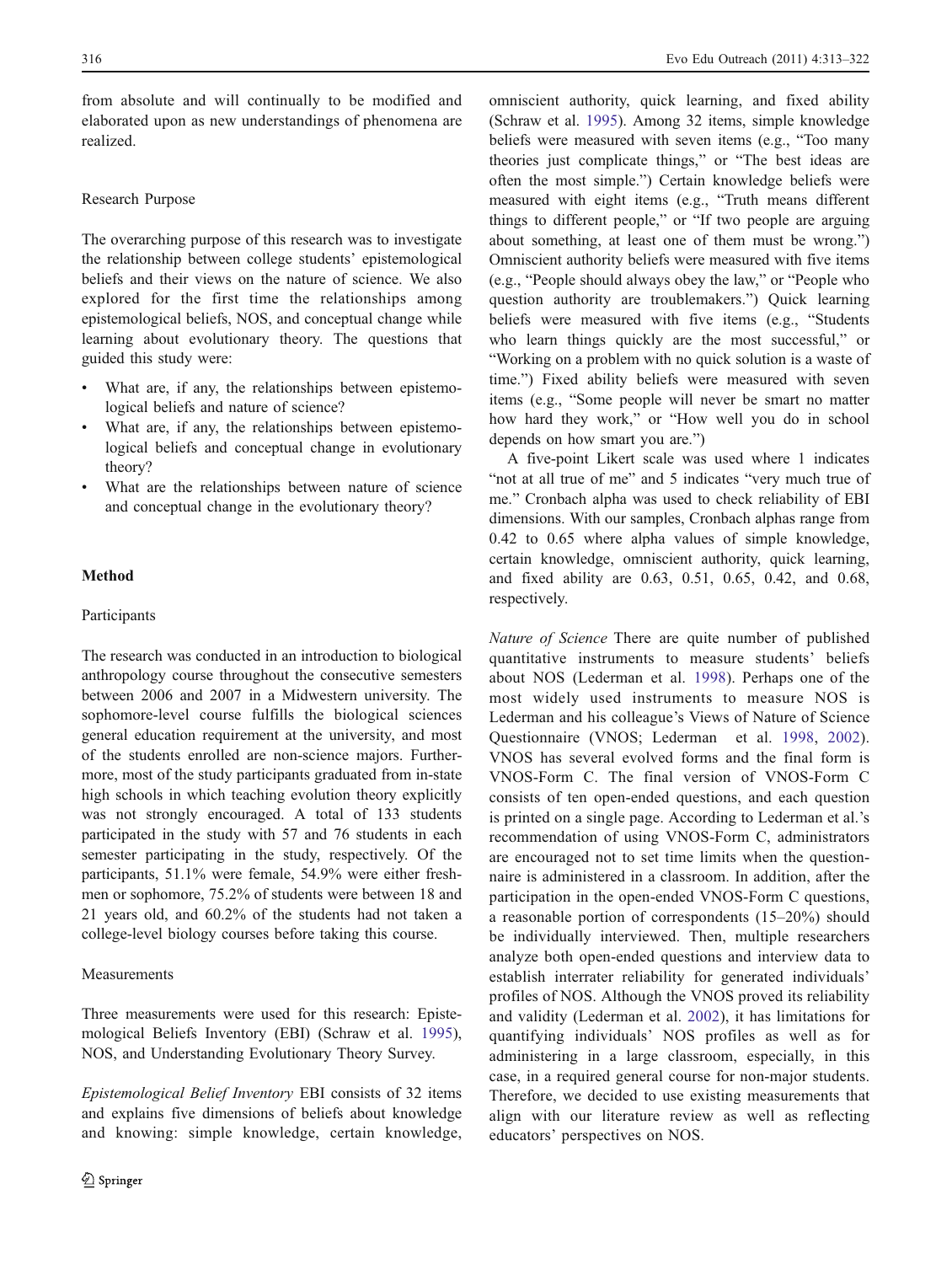Through an extensive search, we found two surveys that meet our criteria. The two surveys include the 17 item NOS survey used for American pre-service teachers in the College of Biology program based at Oregon State University. The survey can be viewed at the following web address: [http://www.science.oregonstate.edu/bi10x/bi102/](http://www.science.oregonstate.edu/bi10x/bi102/portfolios/natureofsciencesurveyblank.doc) [portfolios/natureofsciencesurveyblank.doc.](http://www.science.oregonstate.edu/bi10x/bi102/portfolios/natureofsciencesurveyblank.doc) A second, 25 item NOS survey was developed by Indiana State University's Evolution and the Nature of Science Institutes for American high school teachers to use in their classrooms and can be viewed at the following web address: [http://www.](http://www.indiana.edu/~ensiweb/lessons/sci.tst.html) [indiana.edu/~ensiweb/lessons/sci.tst.html.](http://www.indiana.edu/~ensiweb/lessons/sci.tst.html) Items in the two surveys were mainly used to create an item pool for NOS ( $n=29$ ; see Appendix [A\)](#page-7-0). Items in the both surveys were modified to correspond to our NOS literature. For this study, a 7-point Likert scale was used where 1 indicates "not at all true of me" and 7 indicates "very much true of me."

An Exploratory Factor Analysis was conducted to identify the latent variables of the new instrument with our participants in the study. The principle component analysis yielded 11 factors that explained 63.40% of the total sample variation. Promax rotation was used because underlying factors are related to some degree. After applying a cutoff value of 0.40, three factors were retained that explain a total 29.96% of the variance. The three factors account for 15.85%, 7.38%, and 6.74% of the variance, respectively. Table 1 shows the three factors characterized as: (a) empirical nature of scientific

knowledge, (b) tentative nature of scientific knowledge, and (c) sociocultural nature of scientific knowledge, with Cronbach's coefficient alpha respectively of 0.69, 0.59, and 0.47.

Understanding Evolutionary Theory Survey The authors of this study developed the Understanding Evolutionary Theory Survey for this study using previous conceptual change studies (Bishop and Anderson [1990;](#page-8-0) Greene [1990](#page-8-0); Wescott and Cunningham [2005\)](#page-9-0). The survey consists of 34 items, including 13 questions about natural selection, eight questions about adaptation, seven questions about general evolution theory, and six questions about mutation, variation, and inheritance. Students' answers were recorded with two options: true or false.

#### Research Procedures

The research was conducted ethically following the protocols approved by campus Institutional Review Board. At the beginning of the semester, the researchers visited the class and administered Epistemological Belief Inventory and Nature of Science survey. The Understanding Evolutionary Theory Survey was administered both at the beginning and at the end of the semester. The surveys were pen- and pencil-based, and students' participation in the research was voluntary.

|  | <b>Table 1</b> Factor structures of nature of science |  |  |  |
|--|-------------------------------------------------------|--|--|--|
|  |                                                       |  |  |  |

| Items                                                                                                                                                                  |         | Factor loadings |         |  |  |
|------------------------------------------------------------------------------------------------------------------------------------------------------------------------|---------|-----------------|---------|--|--|
|                                                                                                                                                                        | F1      | F2              | F3      |  |  |
| 10. Scientific explanations are based on empirical observations or experiments                                                                                         | 0.69    | 0.02            | $-0.00$ |  |  |
| 2. Because science is based upon empirical evidence it is both testable and refutable                                                                                  | 0.64    | $-0.01$         | $-0.06$ |  |  |
| 26. Science is different from other ways of knowing because science requires evidence, emphasizes the use of<br>empirical standards, logical arguments, and skepticism | 0.56    | $-0.21$         | $-0.11$ |  |  |
| 7. After scientists have developed a theory, the theory may change if new evidence is discovered to be valid                                                           | 0.50    | 0.23            | $-0.08$ |  |  |
| 9. Scientific theories change with new ways of looking at old evidence                                                                                                 | 0.44    | 0.04            | 0.24    |  |  |
| 28. Science is a process of discovering and revealing things that we cannot see with our eyes                                                                          | 0.41    | $-0.11$         | 0.12    |  |  |
| 15. Scientists work together in the formulation of new scientific knowledge and rarely disagree about their ideas and<br>explanations                                  | $-0.07$ | 0.77            | $-0.05$ |  |  |
| 18. Something that has been researched extensively and "proven scientifically" is no longer subject to change                                                          | 0.11    | 0.59            | 0.05    |  |  |
| 21. Acceptance of new scientific knowledge is straightforward and involves minimal controversy                                                                         | $-0.13$ | 0.40            | $-0.01$ |  |  |
| 14. Scientific research can be influenced by the race, gender, nationality, or religion of the scientist                                                               | $-0.04$ | 0.04            | 0.66    |  |  |
| 22. Scientists must utilize creativity and art in the development of new theories about the natural world                                                              | 0.02    | $-0.07$         | 0.50    |  |  |

Unique factor loadings >0.40 are in bold. Analysis is based on 133 observations. Item scores range from 'not at all true of me' (1) to 'very much true of me' (7). Internal consistency estimates for factors 1, 2, and 3 are 0.69, 0.59, and 0.47, respectively

Factor 1 empirical nature of scientific knowledge, factor 2 tentative nature of scientific knowledge, and factor 3 social cultural nature of scientific knowledge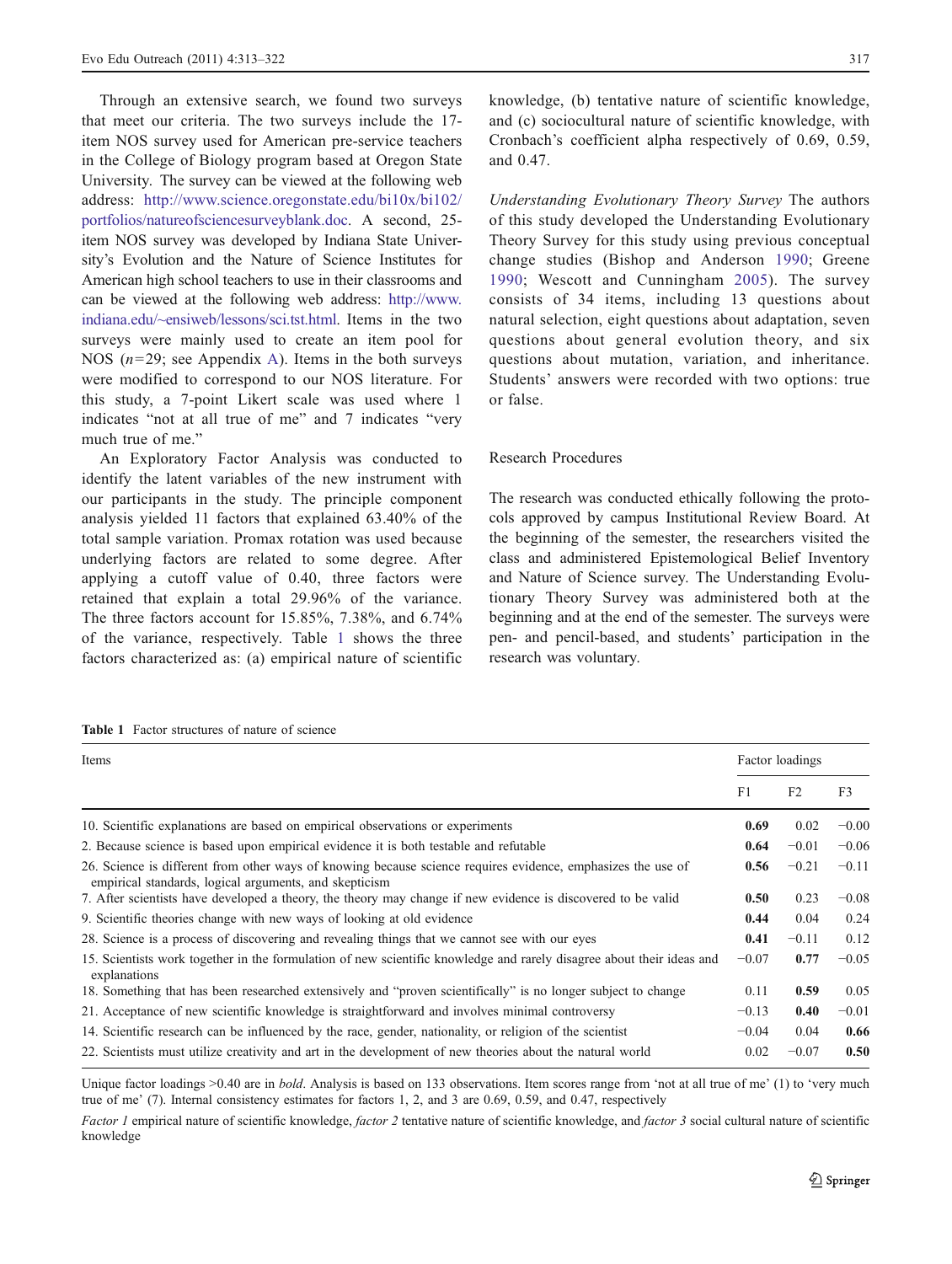#### Results

Relationships Between Epistemological Beliefs and Nature of Science

Table 2 summarizes the descriptive statistics for epistemological beliefs and nature of science.

In order to find the relationships between EBI and NOS, a Pearson r correlation was conducted (see Table [3\)](#page-6-0). The results show moderate and significant relationships between epistemological beliefs and nature of science. First, simple knowledge beliefs negatively correlated with tentative NOS, r (131)=−0.34,  $p$ <0.01. This means the more students believe knowledge is simple, the less they are likely to believe the tentative nature of scientific knowledge. Second, certain knowledge beliefs negatively correlated with both tentative  $(r (131)=-0.34)$  and sociocultural nature of scientific knowledge ( $r(131)=-0.32$ ). This means the more students believe knowledge is certain, the less they are likely to believe tentative and sociocultural nature of scientific knowledge. Third, quick learning is negatively associated with both empirical  $(r (131)=-0.19)$  and tentative nature of scientific knowledge ( $r(131)=-0.36$ ). This implies that the more students believe learning is quick, the less they are likely to believe both empirical and tentative nature of scientific knowledge. Fourth, fixed ability is negatively associated with tentative nature of scientific knowledge  $(r (131)=-0.22)$ . This shows that the more students believe ability is fixed, the less they are likely to believe that scientific knowledge is tentative and may change with new findings, perceptions, or technologies. Last, omniscient authority is negatively related with both tentative  $(r (131)) =$ −0.26) and sociocultural nature of scientific knowledge  $(r (131)=-0.19)$ . This means the more students believe knowledge comes from authority (out of self) such as teacher, the less they are likely to believe in the tentative and sociocultural nature of scientific knowledge.

Table 2 Means and standard deviation for epistemological beliefs and nature of science

|                       | M    | SD   |
|-----------------------|------|------|
| Simple knowledge      | 3.42 | 0.85 |
| Certain knowledge     | 2.62 | 0.86 |
| <b>Ouick</b> learning | 2.34 | 0.64 |
| Fixed ability         | 3.56 | 0.90 |
| Omniscient authority  | 3.59 | 0.99 |
| Empirical nature      | 5.64 | 0.77 |
| Tentative nature      | 5.97 | 0.86 |
| Sociocultural nature  | 4.48 | 1.42 |

Relationships Between Epistemological Beliefs and Conceptual Change

Among 133 students, 76 students participated in both the pre- and post-tests of Understanding Evolutionary Theory Survey. Among 76 students, 61.8% were either freshmen or sophomores, 61.8% of the students were females, 80.3% of the students were between 18 and 21 years old, and 63.2% of the students had not taken a prior biology course. Among 76 students, 44 students' post-test scores were higher than the pre-test scores. Therefore, we interpreted that 44 students did change their misconceptions of evolution theory in some ways after the lessons; however, the degree of conceptual change (difference between pre-and post-test) varies from one to 15. The differences between pre- and post-test results were used as dependent variables explaining conceptual change. Epistemological beliefs and nature of science were used separately as independent variables.

To investigate the relationships between epistemological beliefs and conceptual change in evolutionary theory, multiple regression analysis was conducted (see Table [4](#page-6-0)). The combination of five epistemological beliefs significantly predicted students' conceptual change  $(F(5,70)=5.01,$  $p<0.05$ ) with two variables significantly negatively contributing to the prediction: fixed ability and omniscient authority. The beta weights suggested that two epistemological beliefs almost similarly predict conceptual change on evolution theory. This means the more students believe ability is fixed and knowledge comes from authority, the less likely they are to experience conceptual change. The adjusted  $R$  squared value was 0.22, indicating 22% of the variance in conceptual change on evolutionary theory was explained by the model.

Relationships Between Nature of Science and Conceptual Change

Table [5](#page-7-0) shows the results of a multiple regression analysis conducted to investigate the relationships between NOS and conceptual change regarding evolutionary theory. The combination of three types of NOS beliefs did not significantly predict conceptual change  $(F(3,72)=0.21, p>$ 0.05). The results show that students' beliefs about NOS do not explain conceptual change in evolution theory, at least with our samples.

## **Discussion**

Our study shows that epistemological beliefs are associated with nature of science. The results suggest that immature epistemological beliefs are reflected as immature beliefs of nature of science or vice versa. In particular, all aspects of immature epistemological beliefs are negatively correlated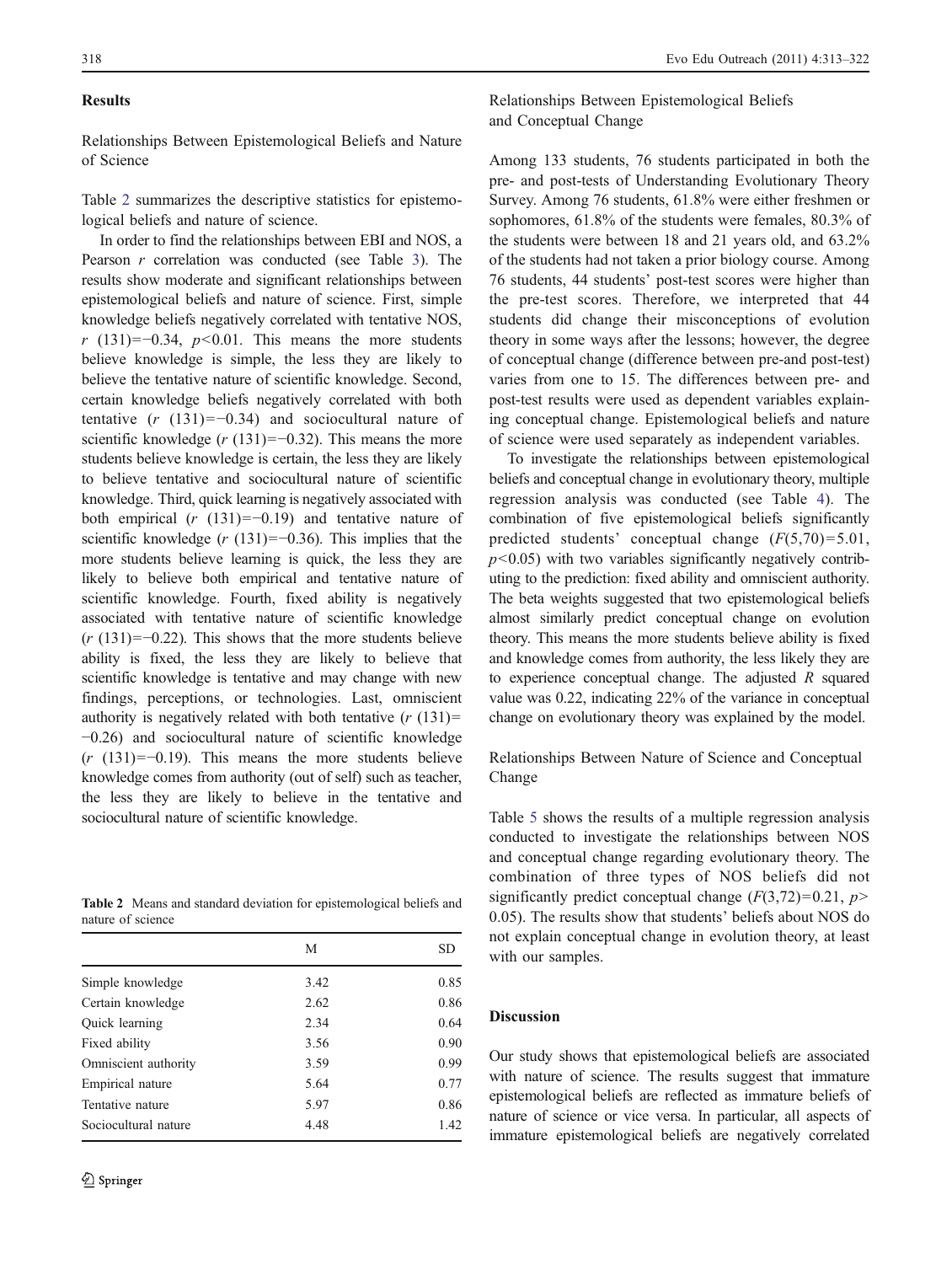|           | <b>Table 3</b> intercorrelations for epistemological beliefs and hattle of science |           |           |          |           |      |      |           |  |
|-----------|------------------------------------------------------------------------------------|-----------|-----------|----------|-----------|------|------|-----------|--|
|           | <b>SK</b>                                                                          | <b>CK</b> | QL        | FA       | <b>OA</b> | EN   | TN   | <b>SC</b> |  |
| SK        |                                                                                    |           |           |          |           |      |      |           |  |
| <b>CK</b> | $0.42**$                                                                           |           |           |          |           |      |      |           |  |
| QL        | $0.39**$                                                                           | $0.24**$  |           |          |           |      |      |           |  |
| FA        | $0.22*$                                                                            | 0.09      | $0.42**$  |          |           |      |      |           |  |
| <b>OA</b> | $0.31**$                                                                           | $0.31**$  | 0.09      | 0.14     |           |      |      |           |  |
| EN        | $-0.07$                                                                            | $-0.10$   | $-0.19*$  | $-0.15$  | 0.04      |      |      |           |  |
| TN        | $-0.34**$                                                                          | $-0.34**$ | $-0.36**$ | $-0.22*$ | $-0.26**$ | 0.16 |      |           |  |
| SC.       | $-0.09$                                                                            | $-0.32**$ | $-0.05$   | 0.06     | $-0.19*$  | 0.09 | 0.12 |           |  |

SK simple knowledge, CK certain knowledge, QL quick learning, FA fixed ability, OA omniscient authority, EN empirical nature of scientific knowledge, TN tentative nature of scientific knowledge, and SC sociocultural nature of scientific knowledge

 $*p<0.01$ ,  $*p<0.05$ 

with tentative nature of scientific knowledge. This shows tentative nature of scientific knowledge is a significant aspect of NOS and is aligned with all aspects of epistemological beliefs. In addition, certain knowledge and omniscient authority are negatively associated with sociocultural nature of scientific knowledge. This means students who believe knowledge is certain and comes from authority are not likely to recognize that scientific knowledge is influenced by social and cultural contexts. In addition, quick learning beliefs are negatively related with empirical nature of scientific knowledge. This demonstrates that students who believe learning is quick are less likely to recognize the empirical nature of scientific knowledge. All in all, the results consistently show that educators should help students develop both mature epistemological beliefs and familiarity with NOS because epistemological beliefs and NOS are interrelated.

<span id="page-6-0"></span>Table 3 Intercorrelations for epistemological beliefs and nature of science

The present study further investigated the role of epistemological beliefs and NOS on students' conceptual change in a college biology course. The two sets of multiple regression results indicated that students' beliefs about nature of science did not predict their conceptual change. Instead, students' beliefs about nature of knowledge and knowing significantly predicted their conceptual change regarding evolutionary theory. In particular, two variables (fixed ability and omniscient authority) significantly contributed to explaining the acquisition of scientific knowledge by the students. Thus, with our samples, the data suggest that students' beliefs about knowledge and knowing influence conceptual change more than beliefs about NOS.

Recently, Clough and Olson (Clough [2007;](#page-8-0) Clough and Olson [2008\)](#page-8-0) raised concerns about teaching NOS tenets. For example, Clough [\(2007\)](#page-8-0) is concerned that NOS tenets have become something to know rather than something to understand. Students in our research might have perceived that NOS was something to learn or know; therefore, students responded to the survey items as if they were responding to questions on a test rather than participating in a survey. We established this assumption from the fact that students' beliefs about NOS is high but beliefs about NOS did not predict conceptual change, which is different from the existing body of research (e.g., Sahin [2010](#page-8-0); Stathopoulou and Vosniadou [2007](#page-9-0)). As Clough et al. suggested, nature of science is something to understand rather than something to know. Therefore, the study results suggest important implications for teaching epistemological beliefs and NOS in a college biology course.

Implications for Teaching Epistemological Beliefs and Nature of Science

Clough ([2007](#page-8-0)) argued that posing questions is a valuable way to help students understand epistemological beliefs and NOS.

| Variable                | B       | SE B | $\beta$ |          | $R^2$ | Adj $R^2$ | F(5,70) |  |
|-------------------------|---------|------|---------|----------|-------|-----------|---------|--|
| 1. Certain knowledge    | 1.13    | 0.64 | 0.22    | 1.77     | 0.28  | 0.22      | $5.01*$ |  |
| 2. Simple knowledge     | $-0.79$ | 0.55 | $-0.18$ | $-1.43$  |       |           |         |  |
| 3. Quick learning       | $-1.33$ | 0.81 | $-0.21$ | $-1.64$  |       |           |         |  |
| 2. Fixed ability        | $-1.12$ | 0.48 | $-0.28$ | $-2.34*$ |       |           |         |  |
| 3. Omniscient authority | $-0.98$ | 0.45 | $-0.25$ | $-2.16*$ |       |           |         |  |

**Table 4** Regression analysis for epistemological beliefs predicting conceptual change regarding evolutionary theory  $(N=76)$ 

 $*_{p<0.05}$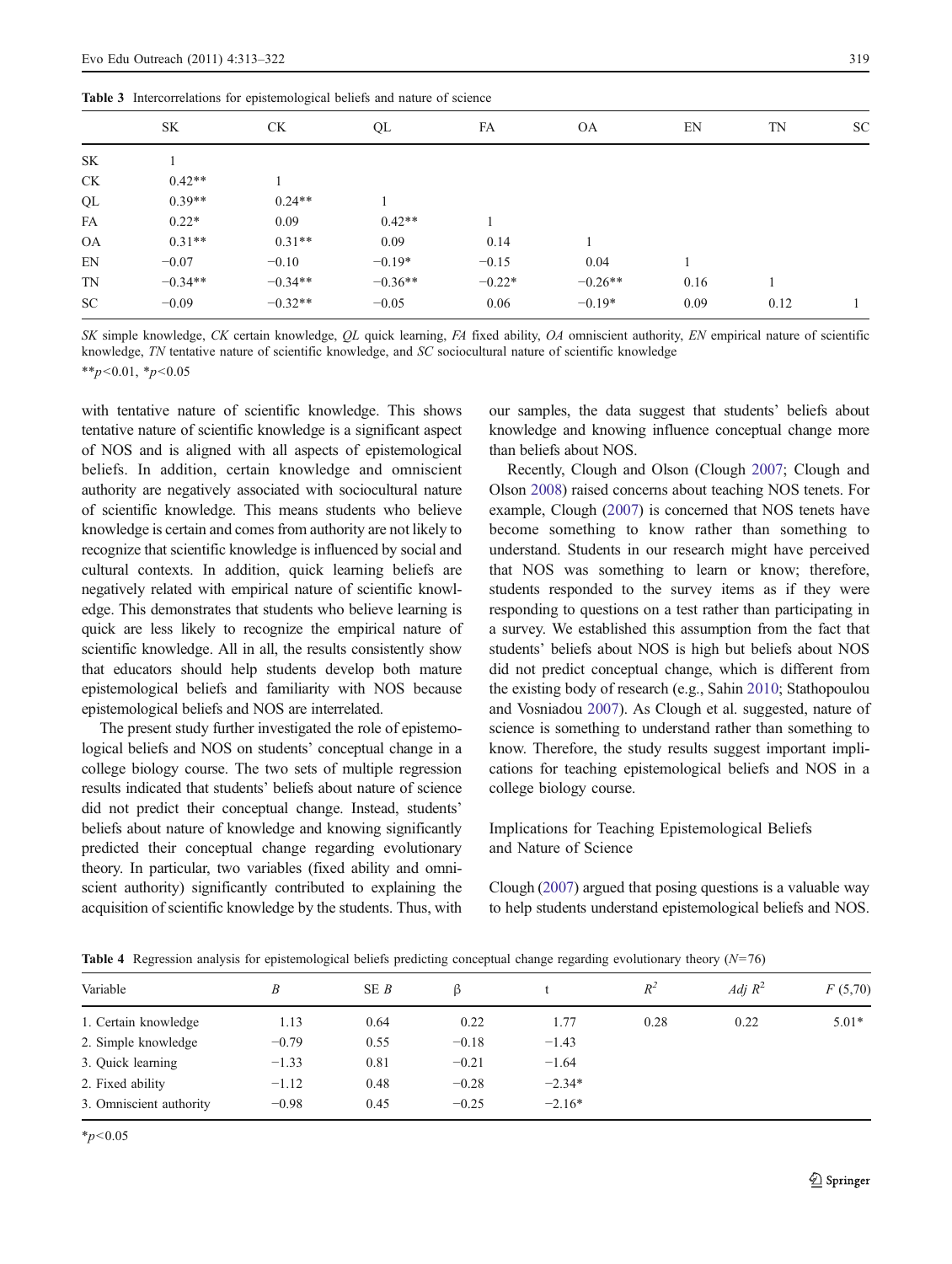<span id="page-7-0"></span>

| <b>Table 5</b> Regression analysis for<br>nature of science predicting | Variable                  |      | SE <i>B</i> |      |      | $R^2$ | Adi $R^2$ | F(3, 72) |
|------------------------------------------------------------------------|---------------------------|------|-------------|------|------|-------|-----------|----------|
| conceptual change regarding<br>evolutionary theory $(N=76)$            | 1. Empirical nature       | 0.77 | 0.59        | 0.16 | 1.30 | 0.06  | 0.02      | 0.21     |
|                                                                        | 2. Tentative nature       | 0.41 | 0.56        | 0.09 | 0.72 |       |           |          |
| $*_{n<0.05}$                                                           | 3. Social cultural nature | 0.29 | 0.30        | 0.12 | 0.98 |       |           |          |

 $*_{p<0.05}$ 

Viney [\(2007\)](#page-9-0) posited interactive lessons that emphasize both epistemological beliefs and NOS for students may be useful in challenging students' misconceptions about epistemological beliefs and NOS. The two researchers' suggestions commonly emphasized students' active participation in scientific research.

We believe two important instructional strategies for engaging students in critical thinking and problem solving are the case study and problem-based learning (PBL) instructional strategies (Herried [2007](#page-8-0); Hmelo-Silver [2004\)](#page-8-0). These approaches are effective ways to actively engage students in learning as well as to improve students' epistemological beliefs and understanding of the nature of science (Conley et al. [2004](#page-8-0); Herried [2007](#page-8-0); Hmelo-Silver [2004](#page-8-0); Sahin [2010\)](#page-8-0). When challenged with problems embedded in case studies or problem scenarios, students experience the scientific process, including posing questions, developing hypotheses, designing investigations, gathering data, analyzing and interpreting data, drawing conclusions, and supporting claims with evidence (Conley et al. [2004;](#page-8-0) Herried [2007](#page-8-0); Hmelo-Silver [2004;](#page-8-0) Sahin [2010](#page-8-0)). Experiencing the scientific process will promote students' understanding of epistemological beliefs and beliefs about NOS. For example, Conley et al. [\(2004\)](#page-8-0) used hands-on and inquiry-oriented science instruction over nine weeks and found young students (fifth grade elementary school students) developed more sophisticated epistemological beliefs when pre- and post-test of epistemological beliefs were compared. The results imply that the case study and PBL approaches that use real data and situations have the potential to improve college students' epistemological beliefs and knowledge of NOS as well.

## Implications for Teaching Evolution Theory

Evolution theory is a difficult concept to teach in a biology class because teachers fearing confrontation with students often avoid controversial concepts such as evolution (Nickels et al. [1996\)](#page-8-0). Collegiate classes often treat evolution as a topic amid a plethora of topics taught throughout the semester rather than a unifying theme throughout the course (Farber [2003](#page-8-0)). Furthermore, entrylevel biology classes are typically very large and likely to consist of well over 100 students, making the implementation of case study or PBL instructional strategies difficult for instructors. Farber [\(2003](#page-8-0)) suggests implementing a historical case study approach, similar to a PBL approach, to engage students with an investigation focused on natural selection and evolution theory. The case study approach engages students in gathering evidence, assessing the credibility of evidence, formulating evidence-based explanations, and testing explanations against current scientific knowledge (Herried [2007;](#page-8-0) NAS [1998\)](#page-8-0). Hence, scientific knowledge emerges from the intersection of human intelligence with data gathered through observation and experimentation; evolution is an example of this type of knowledge as well as an organizational theme in biology (NAS [1998](#page-8-0)).

## Appendix A

Nature of Science Items

- 1. Scientific concepts and discoveries can stimulate new questions and sometimes new problems.
- 2. Because science is based upon empirical evidence it is both testable and refutable.
- 3. Different scientists may arrive at different solutions resulting from research investigations focused upon the same problem.
- 4. Science is mostly concerned with collecting facts about the natural world.
- 5. Scientific solutions cannot be based merely upon personal opinion, belief, or judgment.
- 6. Human imagination cannot be involved in the creation of new scientific knowledge.
- 7. After scientists have developed a theory, the theory may change if new evidence is discovered to be valid.
- 8. Disagreement between scientists is considered to be one of the weaknesses of science.
- 9. Scientific theories change with new ways of looking at old evidence.
- 10. Scientific explanations are based on empirical observations or experiments.
- 11. Scientists always provide tentative answers to questions.
- 12. Because scientific knowledge has been developed through empirically based research it is considered to be a highly reliable form of knowledge.
- 13. A scientific theory is not supported by as much scientific evidence as a law of science.
- 14. Scientific research can be influenced by the race, gender, nationality, or religion of the scientist.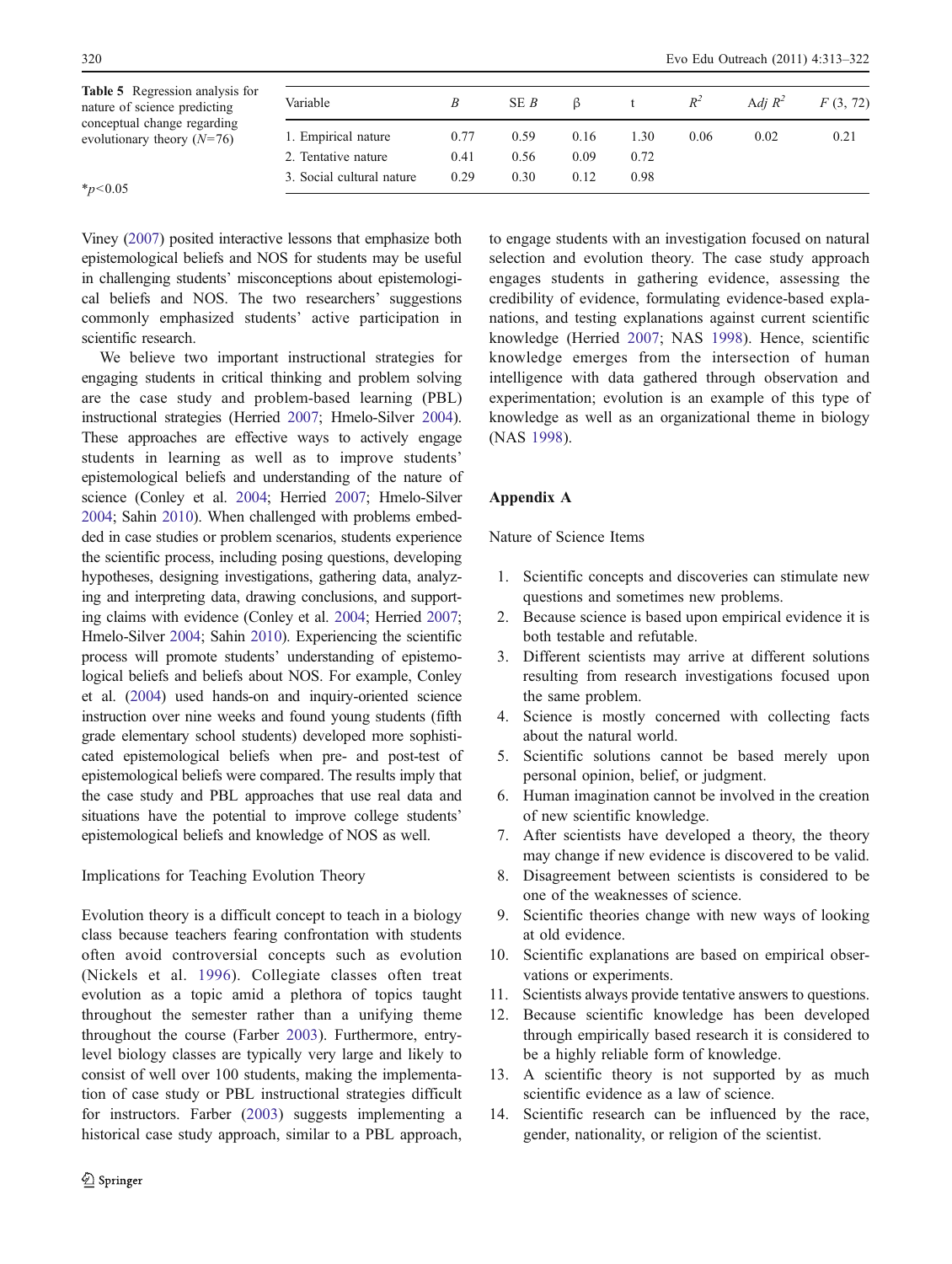- <span id="page-8-0"></span>15. Scientists work together in the formulation of new scientific knowledge and rarely disagree about their ideas and explanations.
- 16. Requiring evidence to support claims is important in science and in everyday life as well.
- 17. Science is never truth or facts because truth or facts can mean different things to different people.
- 18. Something that has been researched extensively and "proven scientifically" is no longer subject to change.
- 19. Scientists often try to disprove their own ideas.
- 20. Scientific explanations must be essentially disprovable.
- 21. Acceptance of new scientific knowledge is straightforward and involves minimal controversy.
- 22. Scientists must utilize creativity and art in the development of new theories about the natural world.
- 23. If a theory is continually tested and determined to be valid, it will become a law.
- 24. Theories are immature or unproven laws.
- 25. Scientists can be biased about what they want to believe rather than by what observations they make during their research.
- 26. Science is different from other ways of knowing and from other bodies of knowledge because science requires evidence, emphasizes the use of empirical standards, logical arguments, and skepticism.
- 27. Science is a means of identifying and collecting facts to enhance understanding about the natural world.
- 28. Science is a process of discovering and revealing things that we cannot see with our eyes.
- 29. Skepticism is important for scientists and for the general public.

#### References

- Abd-El-Khalick, F. The influence of history of science courses on students' conceptions of the nature of science. Unpublished doctoral dissertation. Oregon State University, Oregon; 1998.
- Abd-El-Khalick F. Developing deeper understandings of nature of science: the impact of a philosophy of science course on preservice science teachers' views and instructional planning. Int J Sci Educ. 2005;27(1):15–42.
- Abd-El-Khalick F, Lederman NG. The influence of history courses on students' views of nature of science. J Res Sci Teach. 2000;37 (10):1057–95.
- Abd-El-Khalick F, Lederman NG, Bell RL, Schwartz RS. Views of nature of science questionnaire (VNOS): Toward valid and meaningful assessment of learners' conceptions of nature of science. In proceedings of the annual meeting of The Association for the Education of Teachers of Science, Costa Mesa, CA: January 18–21, 2001.

Alters BJ. Whose nature of science? J Res Sci Teach. 1997;34(1):39–55.

American Association for the Advancement of Science. Benchmarks for science literacy. New York: Oxford University Press; 1993.

- Bendixen LD, Schraw G, Dunkle ME. Epistemological beliefs and moral reasoning. J Psychol. 1998;132:187–200.
- Bishop BA, Anderson CW. Student conceptions of natural selection and its role in evolution. J Res Sci Teach. 1990;27:415–27.
- Clough MP. Teaching the nature of science to secondary and postsecondary students: questions rather than tenets. The Pantaneto Forum. Available from: [http://www.pantaneto.co.uk/issue25/](http://www.pantaneto.co.uk/issue25/clough.htm) [clough.htm](http://www.pantaneto.co.uk/issue25/clough.htm); 2007.
- Clough MP, Olson JK. Teaching and assessing the nature of science: an introduction. Sci Educ. 2008;17:143–5.
- Conley AM, Pintrich PR, Vekiri I, Harrison D. Changes in epistemological beliefs in elementary science students. Cont Educ Psyc. 2004;29:186–204.
- Farber P. Teaching evolution and the nature of science. Am Biol Teach. 2003;65:347–54.
- Greene ED. The logic of university students' misunderstanding of natural selection. J Res Sci Teach. 1990;27:875–85.
- Herried CF. Start with a story: the case study method of teaching college science. Arlington: NSTA Press; 2007.
- Hmelo-Silver CE. Problem-based learning: what and how do students learn? Educ Psychol Rev. 2004;16(3):235–66.
- Hofer BK, Pintrich PR. The development of epistemological theories: beliefs about knowledge and their relation to learning. Rev Educ Res. 1997;67:88–140.
- Kuhn TS. The structure of scientific revolutions. Chicago: University of Chicago Press; 1962.
- Lederman NG. Students' and teachers' conceptions of the nature of science: a review of the research. J Res Sci Teach. 1992;29:331– 59.
- Lederman NG, Wade PD, Bell RL. Assessing the nature of science: what is the nature of our assessment? Sci Educ. 1998;7:595–615.
- Lederman NG, Abd-El-Khalick F, Bell R, Schwartz RS. Views of nature of science questionnaire: toward valid and meaningful assessment of learners' conceptions of nature of science. J Res Sci Teach. 2002;39:497–521.
- National Academy of Science. Teaching about evolution and the nature of science. Washington, D.C: National Academy Press; 1998.
- National Research Council. National science education standards. Washington DC: National Academic Press; 1996.
- Nickels MK, Nelson CE, Beard J. Better biology teaching by emphasizing evolution and the nature of science. Am Biol Teach. 1996;58(6):332–6.
- Osborne J, Collins S, Ratcliff M, Millar R, Duschl R. What "ideas about science" should be taught in school science? A Delphi study of the expert community. J Res Sci Teach. 2003;40:692–720.
- Perry WG. Forms of intellectual and ethical development in the college years: a scheme. New York: Holt, Rinehart, and Winston; 1970.
- Popper KR. Conjectures and refutations: the growth of scientific knowledge. London: Routledge; 1963.
- Rutledge ML, Warden MA. Evolutionary theory, the nature of science, and high school biology teachers: critical relationships. Am Biol Teach. 2000;62(1):23–31.
- Sahin M. Effects of problem-based learning on university students' epistemological beliefs about physics and physics learning and conceptual understanding of Newtonian mechanics. J Sci Educ Technol. 2010;19(3):266–75.
- Schommer M. Effects of belief about the nature of knowledge on comprehension. J Educ Psychol. 1990;82:498–504.
- Schraw G, Dunkle ME, Bendixen LD. Cognitive processes in welldefined and ill-defined problem solving. Appl Cogn Psychol. 1995;9:1–16.
- Shommer-Aikins M. Explaining the epistemological belief system: introducing the embedded systemic model and coordinated research approach. Educ Psychol. 2004;39:19–29.